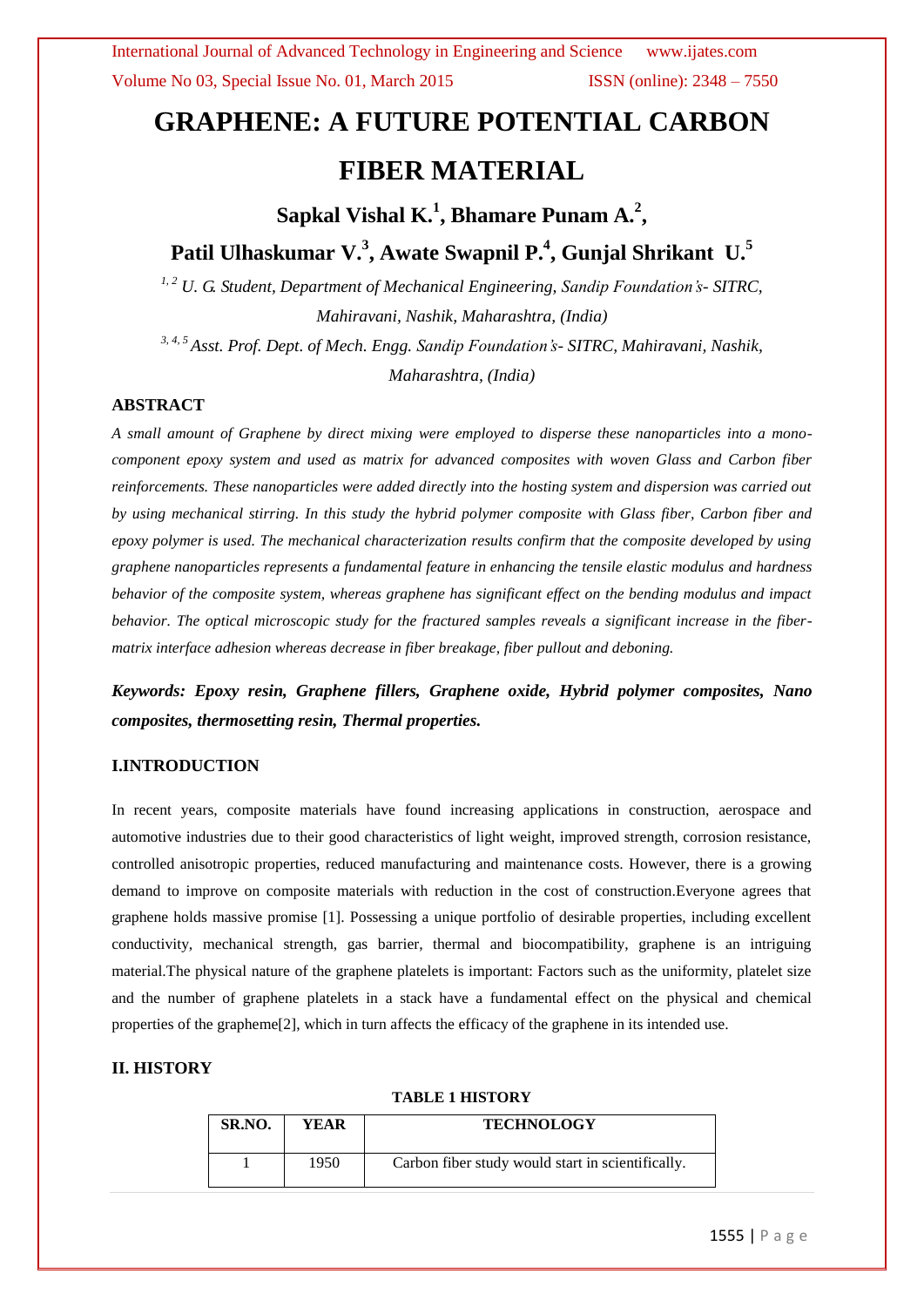International Journal of Advanced Technology in Engineering and Science www.ijates.com Volume No 03, Special Issue No. 01, March 2015 ISSN (online): 2348 – 7550

| 1963 | Carbon fiber study will start in industries. |
|------|----------------------------------------------|
| 1985 | Carbon fiber Nano technology with graphene   |
| 1993 | Carbon graphene study will start.            |

#### **III.CARBON FIBER**

Carbon fiber is a material consisting of extremely thin fibers about 0.005–0.010 mm in diameter. The carbon atoms inside the fibers are bonded together in microscopic crystals [3]. There are also other fibers such as glass fiber and aramid fibers. Carbon fiber is mostly occurs in black color.

#### **3.1 Comparison of Carbon Fillers**



**Fig. 1: Graph of Material vs. Temperature**

CB- Carbon black

GMP- Graphite microplatelet

MWNT-Multi-WalledCarbon Nanotubes

SWNT- Single-Wall Carbon Nanotubes

GNP- Graphite Nano platelet

#### **3.2 Carbon Fiber Manufacturing Technology**



#### **Fig. 2: Manufacturing Technology For Graphene**

#### **IV. GRAPHENE**

The use of functional graphene is therefore a fundamental part of new product design and should be factored into the plan for the product in the earliest stages of development.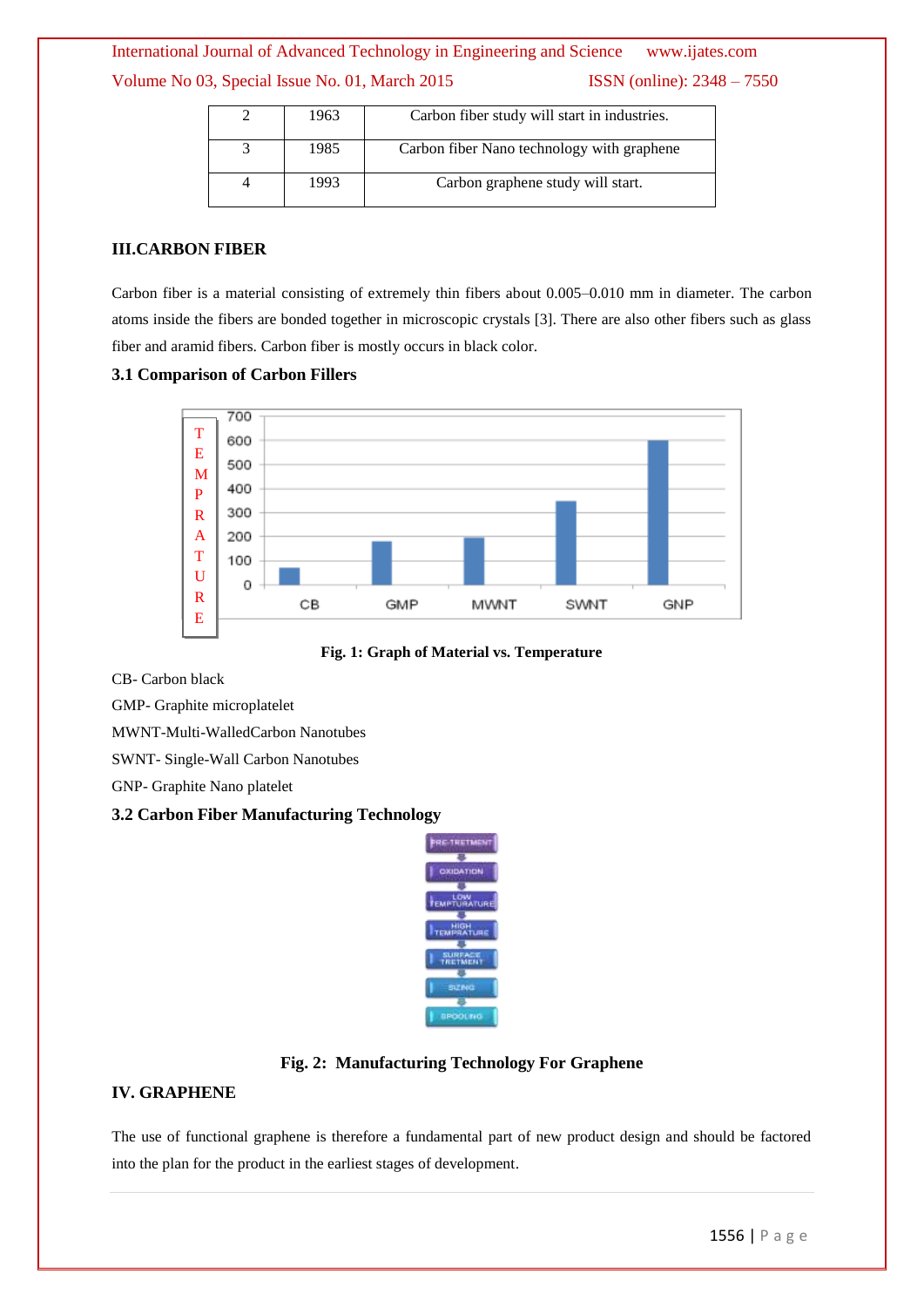### International Journal of Advanced Technology in Engineering and Science www.ijates.com Volume No 03, Special Issue No. 01, March 2015 ISSN (online): 2348 – 7550

A definitive identification of graphene can be made by analysis of XRD pattern.The XRD pattern of graphite, graphite oxide and graphene are shown in figure 6. XRD pattern of graphite shows an intense peak  $2\theta$  = 26⋅4°.This peak corresponds to 002 plane of graphite withinterlayer spacing of 0⋅34 nm. In the XRD pattern ofgraphite oxide a new peak appears at 2θ = 13⋅2°, correspondingto the 002 plane of graphite oxide (Schniepp etal 2003). The interlayer spacing of GO is  $\sim 0.75$  nm, which is significantly larger than that of graphite, due tointercalating oxide functional groups. The mechanism ofexfoliation is mainly the expansion of CO2 evolved intothe interstices between the graphene sheets during rapidheating. The disappearance of native graphite XRD peaksin the XRD pattern of as-prepared graphene sample supportsthe formation of graphene sheets. The SEM imageof graphene sample is shown in figure 7a, where thesheets are highly agglomerated and particles have a fluffymorphology. The TEM image of graphene sample showsa wrinkled paper like structure in low magnification.The selected area diffraction (SAED) pattern ofgraphene sheets is shown in inset of figure 7b. The diffractionpattern indicates the formation of few layers ofgraphene[4].We have measured the d.c. electrical conductivity ofas-prepared graphene sample by four probe setup whichwas ~ 10⋅6 S/cm at room temperature. The characterizationof graphene sample and investigation of graphene–polymer composites are being carried out and results willbe forthcoming.



**Fig. 3: XRD Patterns of Graphite, Graphite Oxide and Graphene Samples**

#### **V. SYNTHESIS OF GRAPHENE**

Graphite oxide (GO) was prepared by reacting graphitepowder (5 g) with a mixture of conc. nitric acid (45 ml) and sulphuric acid (90 ml) with potassium chlorate( $\sim$  55 g) at room temperature for 5 days. For thermal exfoliationof graphite oxide, the dried graphite oxide powder ( $\sim$  200 m) was placed in a quartz tube (diameter $\sim$ 25 mm and length  $\sim$  1⋅3 m). The sample was flushedwithAir for 15 min and the quartz tube was quickly insertedinto a furnace preheated to 1050°C and held in thefurnace for 30 s. The as-prepared GO was a brownishpowder while the exfoliated version was of light consist enchant shiny black [5].The structural characterization of all the carbon Nano materials were carried out using X-ray diffraction techniqueemploying Expert PRO PANanalytical diffract meter equipped with graphite monochromatic with a Cusource ( $\lambda = 1.54$  Å, CuK $\alpha$  operating at 45 kV and 40 mA). The as-grown carbons material was characterized byusing scanning (SEM, Philips XL 20), and transmission(TEM, Tacna 20 G2) electron microscopes.

#### **VI. ADVANTAGES**

- $\triangleright$  Carbon fiber has less factor of safety.
- $\triangleright$  CF has maximum high strength compared withall other fiber material.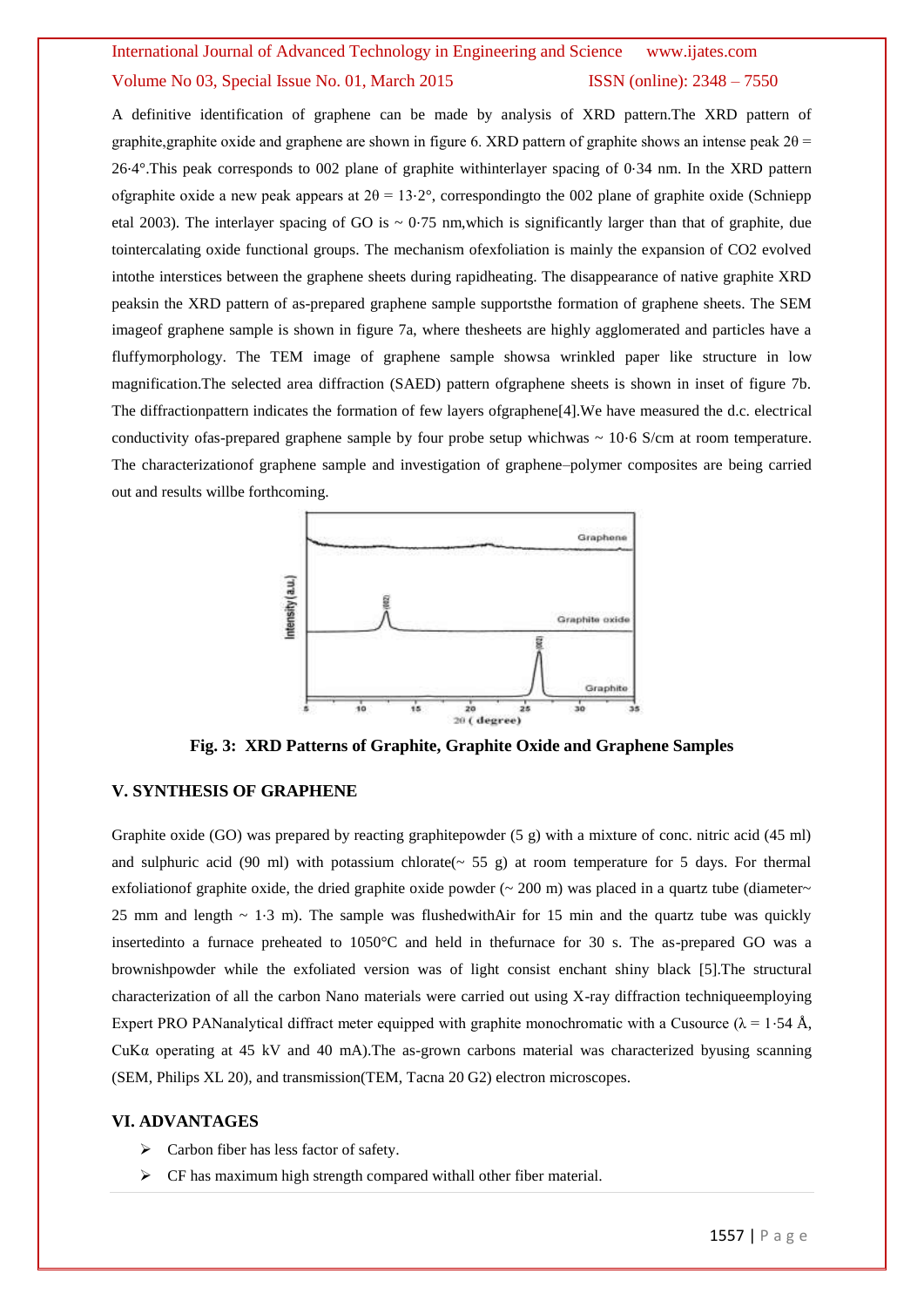# International Journal of Advanced Technology in Engineering and Science www.ijates.com

#### Volume No 03, Special Issue No. 01, March 2015 ISSN (online): 2348 – 7550

- Carbon fiber secure its strength at elevatedambient temperature
- Moisture, acid and solvent at ambienttemperature don't affect carbon fiber.
- $\triangleright$  Carbon fiber is cheap.
- $\triangleright$  Light weight at low cost.

#### **VII. LIMITATION**

- Manufacturing techniques required to producecarbon fiber are relatively complicated.
- $\triangleright$  Design of component made of fiber reinforcedplastics is complex. It is necessary to know thedirection of principal stresses in suchcomponents. The fibers are aligned along thedirection of principal stresses.

#### **VIII. APPLICATIONS**

- $\triangleright$  Aerospace engineering.
- $\triangleright$  Automotive engineering.
- $\triangleright$  Sports.
- $\triangleright$  Civil engineering.
- > Low-weight high pressure gas storage tank.

#### **IX. FUTURE SCOPE**

The future scope of the carbon fiber is soon after university of Manchester physicist's kostyanovosilov  $\&$ andrejeim discover the wonder material Graphehne-1-atom-thick sheets of carbon that are a one hundred times stronger & much lighter than steel-researchers started incorporating it into polymer composites in the hope of creating materials with greatly improved physical properties. Nearly decade later, efforts to fabricate practical Graphene composites continue apace, but the technology is still in its infancy. Recently, however, a pioneering project began to develop novel Graphene-based Nano composites that one day could truly revolutionize the automotive industry [6]. The 18-month, \$1.1-million iGCAuto research collaborative, which is funded by the European Union's 10-years, billion-Euro Graphene Flagship program aims to make high-performance Graphene composites that could reduce the weight of car structures by One-third or more. Advanced composite material are widely viewed as the promising way to make vehicles more fuel-efficient & light weight, but low-mass vehicles tend to perform less vehicle in collisions. So new approaches must be found to enhance the crashworthiness of composites. Graphene composites may be able fill that role. The new iGCAuto consortium comprises a half-dozen research group at the University of Sunderland in Britain, Centro Ricerche FIAT inItaly, Fraunhofer ICT in Germany, Interquimica in Spain, & two Italian Specialist R&D entities, Nanesa, Srl& Delta-Tech SpA.



**Fig. 4: Structure of Graphene**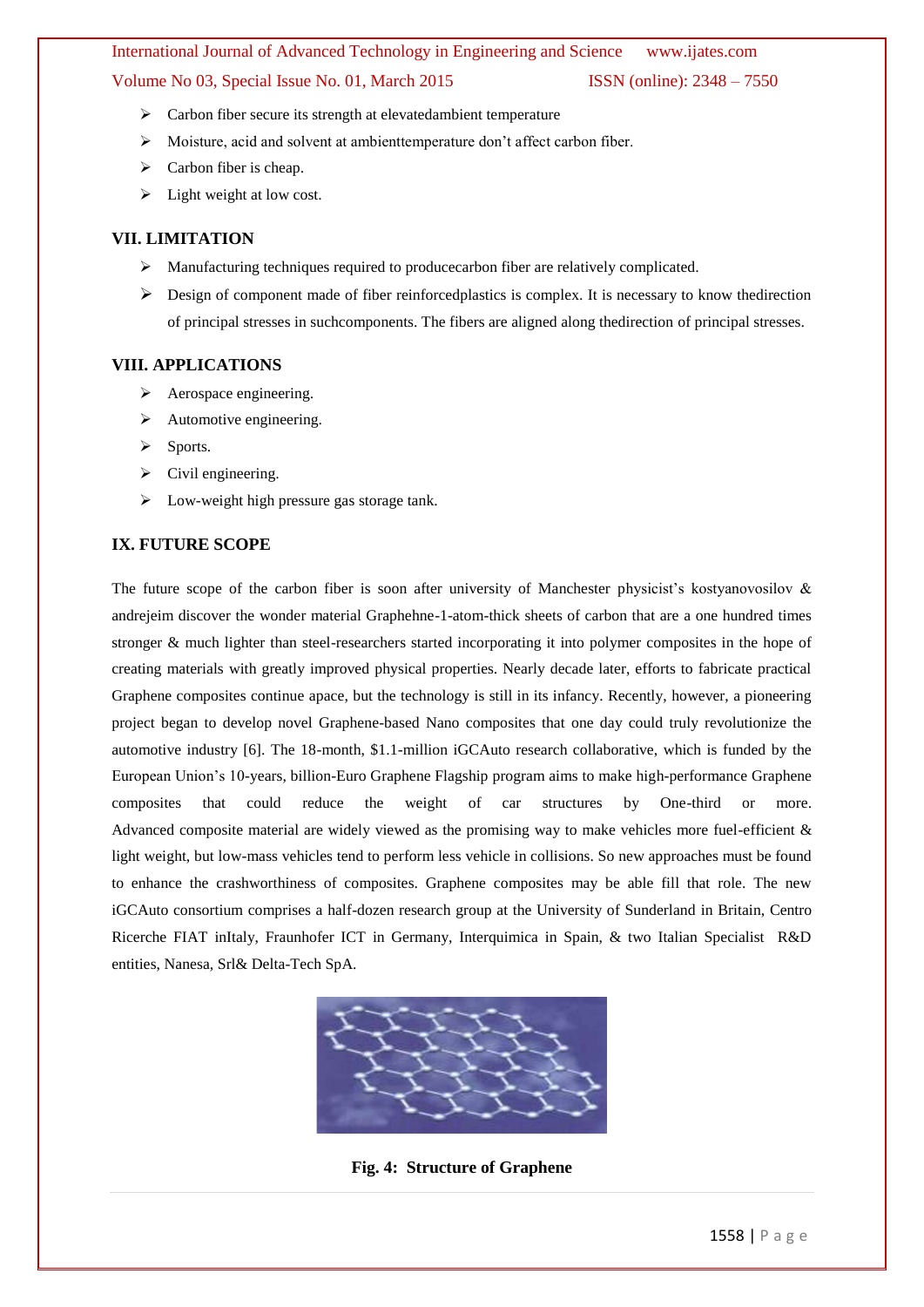# International Journal of Advanced Technology in Engineering and Science www.ijates.com

#### Volume No 03, Special Issue No. 01, March 2015 ISSN (online): 2348 – 7550

―Graphene has tremendous application for the automotive industry, and using it to enhance the composite materials in car has considerable potential," said Ahmed Elmarakbi, Prof. of Automotive Engineering at Sunderland, who wrote the original iGCAuto proposal.

―We planned to develop a new way to use Graphene to enhance polymer composites that we hope can save as much as 30% to 50% in automotive structural weight-the chassis and body-in-white-compared to today's steel cars," Elmarakbi said. "In five or six years that improvement could even reach 70%."

The resulting components could not only lesson weight, but also could feature substantially thinner cross section as well.



**Fig. 5: Future Potential Application of Graphene in Automobiles**

The Graphene-based material will be investigated, modeled, & designed to provide improve strength, dimensional stability, thermal behavior, & flame retardance [6]. Fewer smoke emissions is another goal, as is as superior durability-properties that would boost vehicles & occupant safety.

Thus research plans to exploit a novel nanocatalyst and unique Graphene-based nanocomposites materials that were develop by Egyptian scientist Sherif EI-Safety, Chief Researcher at Japan's National Institute for Materials Science, Elkmarakbi said. "Although we're at a very early stage  $\&$  still have to fully prove the concept, I am growing more confident that our collaboration will be fruitful."

#### **X. CONCLUSION**

It has bright future scope because of their low cost, light weight, good mechanical and physical properties like stiffness, high tensile strength etc. from this paper, factor of safety is essential for every component. It depends upon factor i.e. predictable or unpredictable. If predictable, than factor of safety is less and if unpredictable, than factor of safety is high. Carbon fiber is better than all other fibers.The addition of graphene to carbon laminated composites seems to have no influence into stiffness, as the slopes of the stress-strain curves were near constant for all specimen tested. The bending strength, however, wash easily influenced by the formation of graphene pileups into the epoxy matrix and its dispersion around the carbon fibers. The increase on bending strength reached a peak of 140%for the 0.5 % wt. specimens. This enormous increase on bending strength can be attributed to changes on failure mechanism, moving from intra-laminar failure to a mix failure mode where